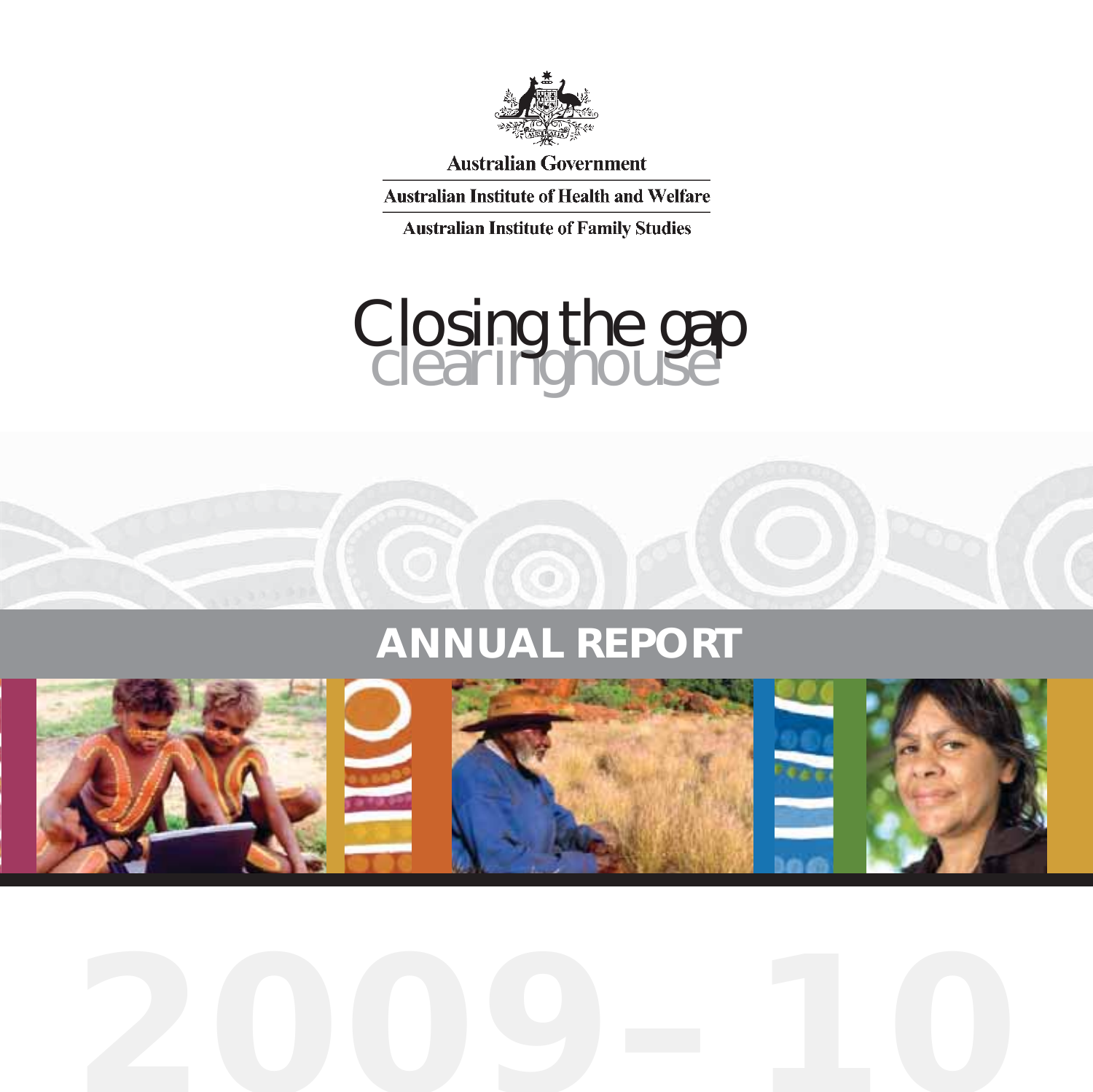

# **Preface**

The Council of Australian Governments (COAG) has made a range of commitments to improve the lives of Indigenous Australians and in particular provide for a better future for Indigenous children. These commitments have re-focussed the efforts of everyone working for a better future for Australia's Indigenous people.

The Closing the Gap Clearinghouse was established as part of these commitments to bring together evidence-based research on what works to overcome Indigenous disadvantage within the seven building blocks laid out by COAG. Efforts to achieve the Closing the Gap targets all depend on access to timely, high quality and useable evidence within the building blocks of early childhood, schooling, health, economic participation, healthy homes, safe communities and governance and leadership.

Improving the development and uptake of relevant research into government policy making processes is an international challenge. As an intermediary body linking researchers and policy makers dealing with the complex issues of Indigenous disadvantage, the Clearinghouse is at the leading edge of these efforts.

This report outlines our first year of operation and the significant achievements accomplished in that time. By building on these attainments and refining the products and services we offer to our stakeholders and users, the Clearinghouse aims to continue its important contribution to Closing the Gap for Aboriginal and Torres Strait Islander people.



Meredite Edwards

**Emeritus Professor Meredith Edwards**

Chair, Closing the Gap Clearinghouse Board May 2011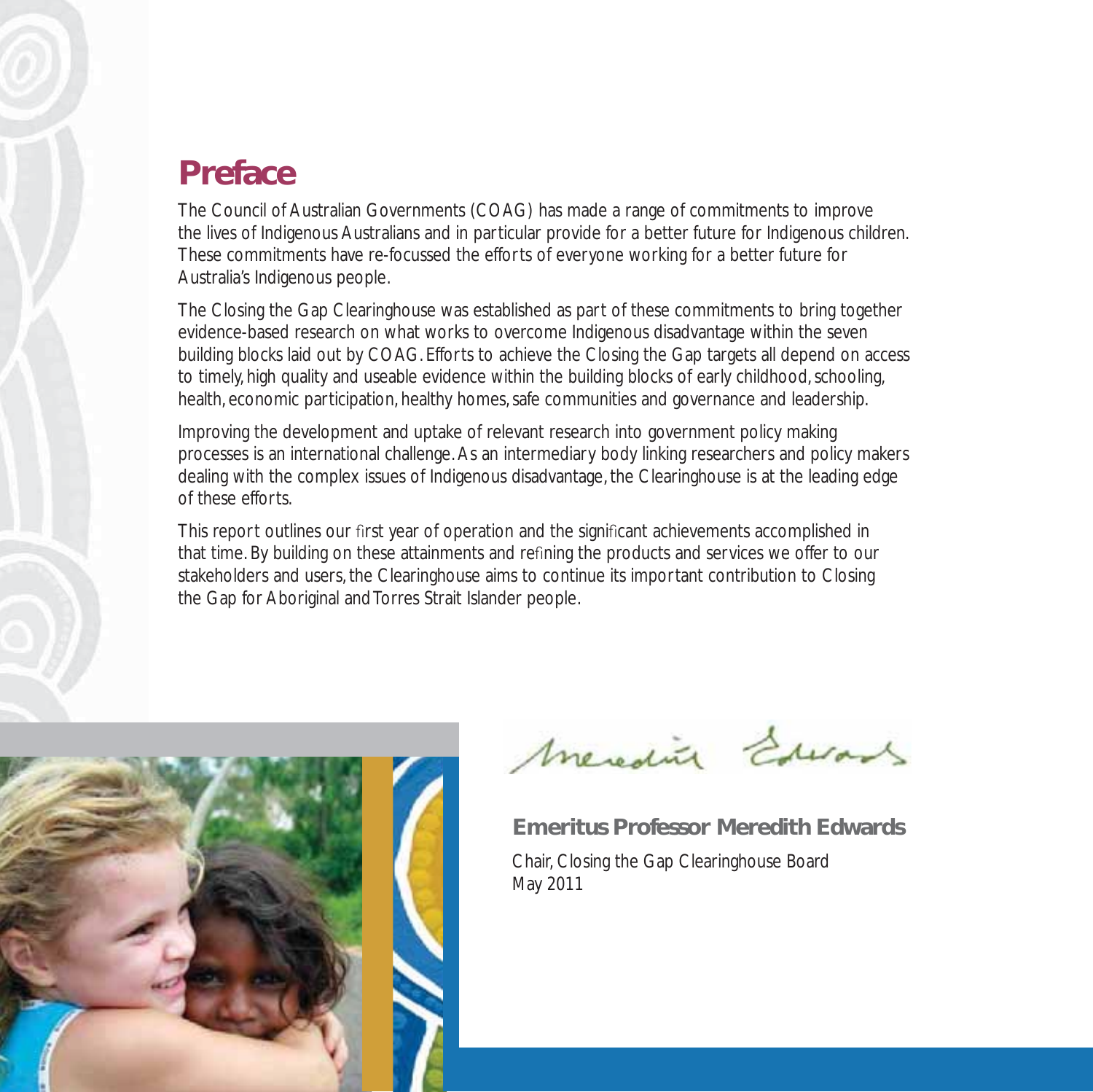# **About the Clearinghouse**

The Closing the Gap Clearinghouse was established by the Council of Australian Governments (COAG) to bring together evidence-based research on overcoming disadvantage for Indigenous Australians. It collects, systematically analyses and synthesises this evidence to reach conclusions about what works. It adds value by translating research findings into a format applicable for the needs of decision-makers and policy analysts.

### **Achievements Year 1**

In its first year of operation the Closing the Gap Clearinghouse developed a range of evidence-based products, which have been available online since October 2009.

- **The Assessed Collection**—298 pieces of research, mainly program evaluations, were assessed and findings were summarised to build this Collection.
- **Issues papers and resource sheets**—two issues papers (on schooling) and six resource sheets (on schooling, health, economic participation and safe communities) were produced. These products analyse and synthesise available evidence for easy reference.
- **The Research and Evaluation Register**—an online list of research and evaluation projects across Australia that are relevant to improving Indigenous outcomes and to the COAG building blocks. Recent government research and evaluation activities were mainly in the health building block category (210 items), followed by schooling (98) and safe communities (93).

The Clearinghouse also includes:

- **an online General Collection**—5,000 items arranged by the seven COAG building blocks and including research material relevant to overcoming Indigenous disadvantage
- **website links** to other clearinghouses and information services, and to material available through other databases and catalogues
- **a help desk service**.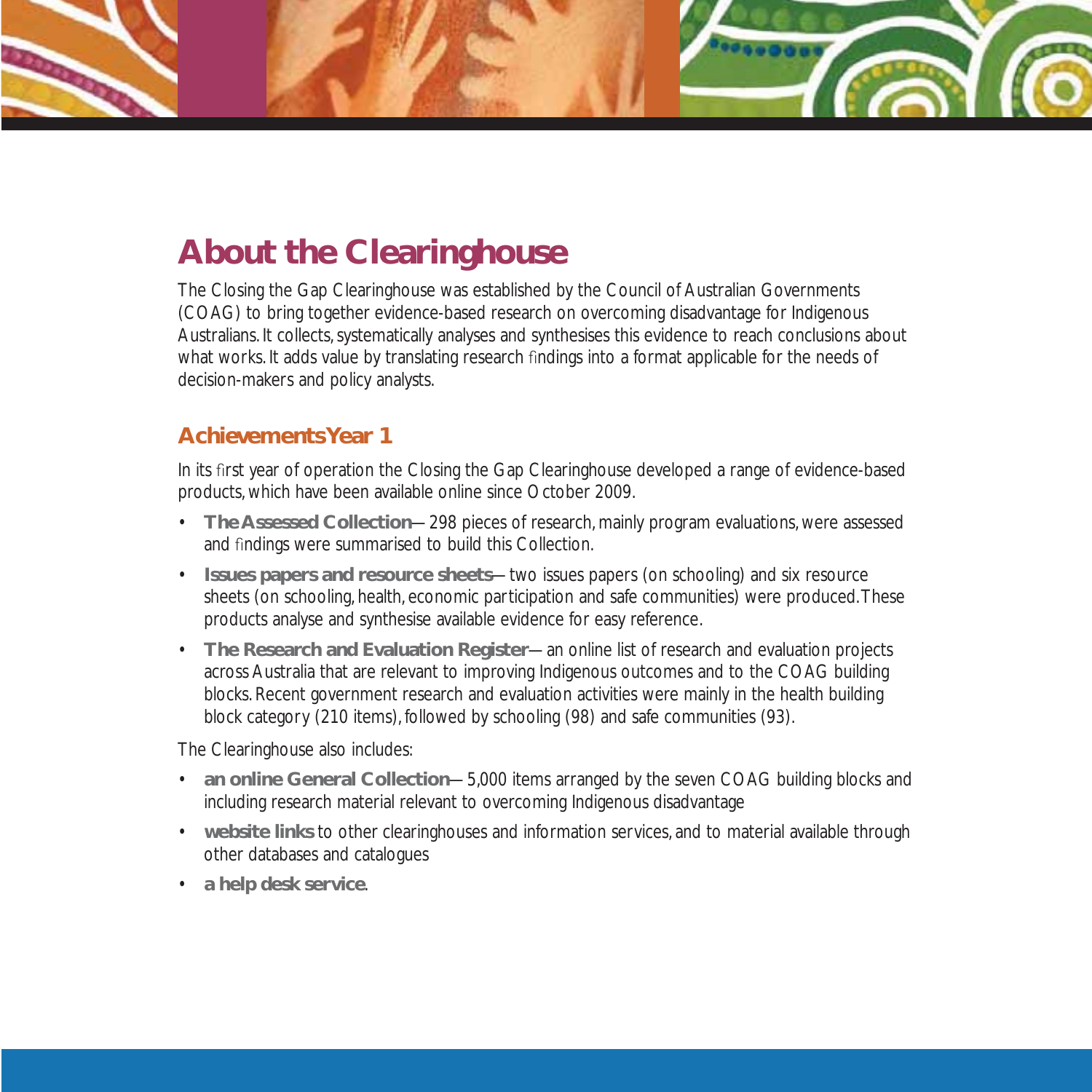# **Key learnings**

Key learnings from Year 1 have been summarised in the Clearinghouse publication *What works to overcome Indigenous disadvantage 2009–10: key learnings and gaps in the evidence,* and more details can be found in the publication.

The paper identified overarching themes for successful programs in overcoming Indigenous disadvantage. These findings were very similar to views of Indigenous and non-Indigenous stakeholders, community development principles, 'common sense' approaches, and are consistent with the service delivery principles for programs and services for Indigenous Australians set out in the National Indigenous Reform Agreement.

The important contribution provided by the Clearinghouse was the rigour and impartiality through which available data was considered. The convergence between 'real world experience', government principles for action and the technical assessment provided by the Clearinghouse builds confidence that emerging themes provide a solid basis for overcoming Indigenous disadvantage.

### **What works**

- **Community involvement and engagement.** For example, key success factors in Indigenous community-based alcohol and substance-abuse programs were strong leadership, strong community–member engagement, appropriate infrastructure and use of a paid workforce to ensure long-term sustainability.
- **Adequate resourcing and planned and comprehensive interventions.** For example, a systematic approach with appropriate funding arrests the escalating epidemic of end-stage kidney failure, reduces suffering for Indigenous people and saves resources. A strong sense of community ownership and control is a key element in overcoming Indigenous disadvantage.
- **Respect for language and culture.** For example, capacity building of Indigenous families and respect for culture and different learning style were considered to be important for engaging Indigenous families in school readiness programs.





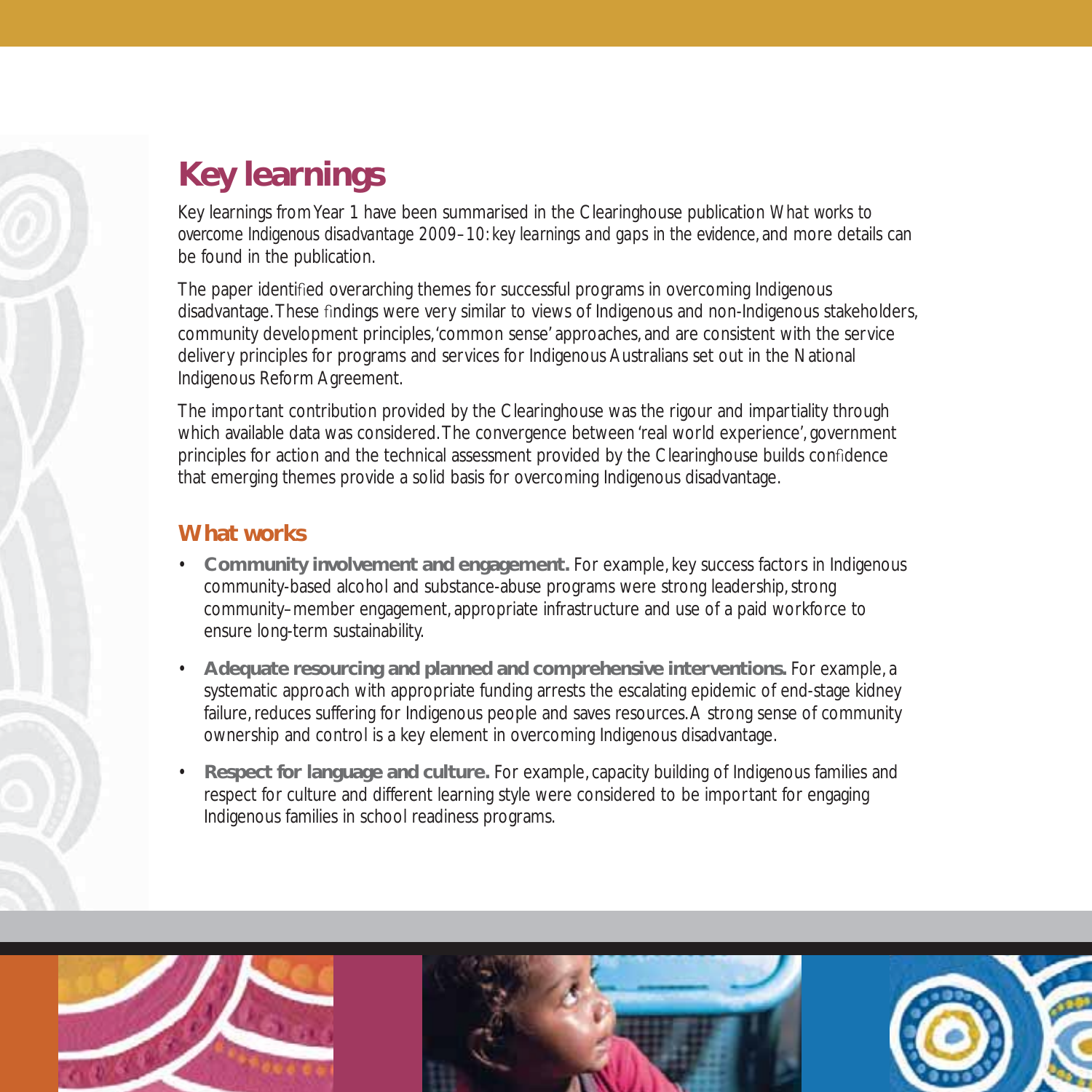- **Working together through partnerships, networks and shared leadership.** For example, an Aboriginal-driven program increased knowledge about nutrition, exercise, obesity and chronic diseases, including diabetes. The educational component, participation of local Indigenous people in the program and committed partnerships with the organisations involved were important to the program's success.
- **Development of social capital.** For example, the Communities for Children initiative, under the Australian Government's former strategy (the Stronger Families and Communities Strategy 2004–2009) highlighted the importance of a collaborative approach to maternal and child health, child-friendly communities, early learning and care, supporting families and parents, and working together in partnership.
- **Recognising underlying social determinants.** For example, data from the Longitudinal Study of Australian Children demonstrated that financial disadvantage was one factor among other variables that may affect school readiness and progress for young children.
- **Commitment to doing projects with, not for, Indigenous people.** For example, the evaluation of the NSW Count Me In Too Indigenous numeracy program found that contextual learning was successful and critical, professional development for teachers was essential, effective relationships were vital and Aboriginal community buy-in was also essential for ongoing success.
- **Creative collaboration that builds bridges between public agencies and the community and coordination between communities, non-government and government to prevent duplication of effort.** For example, a collaborative project between health and education workers at a primary public school in South Australia (The Wadu Wellness project), in which a number of children were screened, has resulted in follow-up and support for children for hearing problems and dental treatment, and social and emotional support.
- Understanding that issues are complex and contextual. For example, frequent house moves, neighbourhood conflict, functionality of housing amenities and high rental costs were found to have an impact on children's schooling.

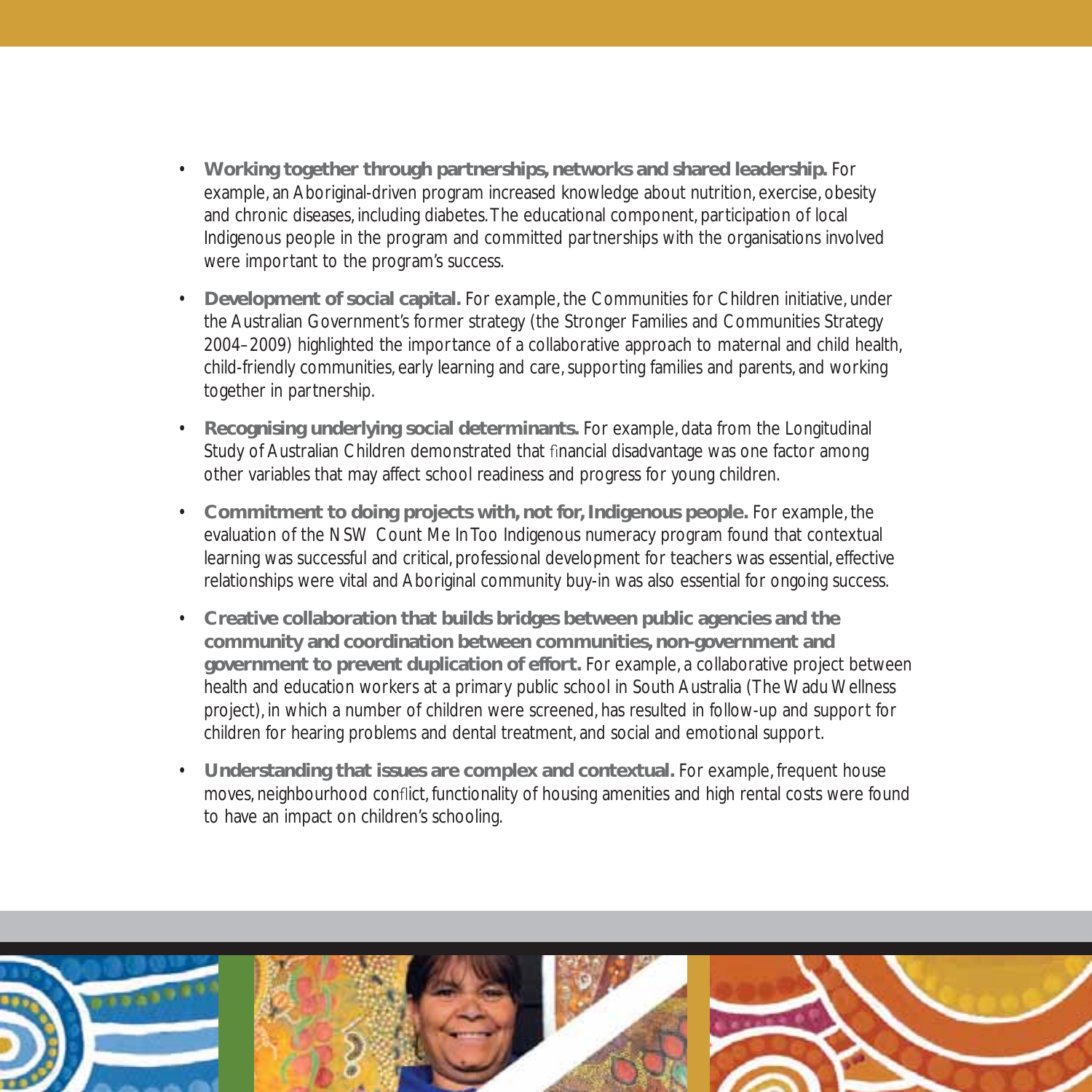

### **What doesn't work**

- 'One size fits all' approaches. For example, residential treatment for alcohol and other drugs dependency is generally not more effective than non-residential treatment. However, evidence indicates that residential treatment is more effective for clients with more severe deterioration, less social stability and high relapse risk. As these are characteristics of many Indigenous clients, residential treatment may be most appropriate.
- **Lack of collaboration and poor access to services.** For example, successful interventions require the integration of health services to provide continuity of care, community involvement and local leadership in health-care delivery and culturally appropriate mainstream services. These steps help to ensure the suitability and availability of services, which can thereby improve access by Indigenous Australians.
- **External authorities imposing change and reporting requirements.** For example, a review of evidence from seven rigorously evaluated programs that linked school attendance with welfare payments in the United States found that sanction-only programs have a negligible effect on attendance, but that case management was the most critical variable.
- **Interventions without local Indigenous community control and culturally appropriate adaptation.** For example, evidence indicated external imposition of 'local dry area bans' (where consumption of alcohol is prohibited within a set distance of licensed premises) was ineffective and only served to move the site of public drinking, often to areas where the risk of harm was greater.
- **Short-term, one-off funding, piecemeal interventions, provision of services in isolation and failure to develop Indigenous capacity to provide services.** For example, a one-off health assessment with community feedback and an increase in health service use was unlikely to produce long-term health benefits and improvements. An ongoing focus on community development and sustained population health intervention are needed.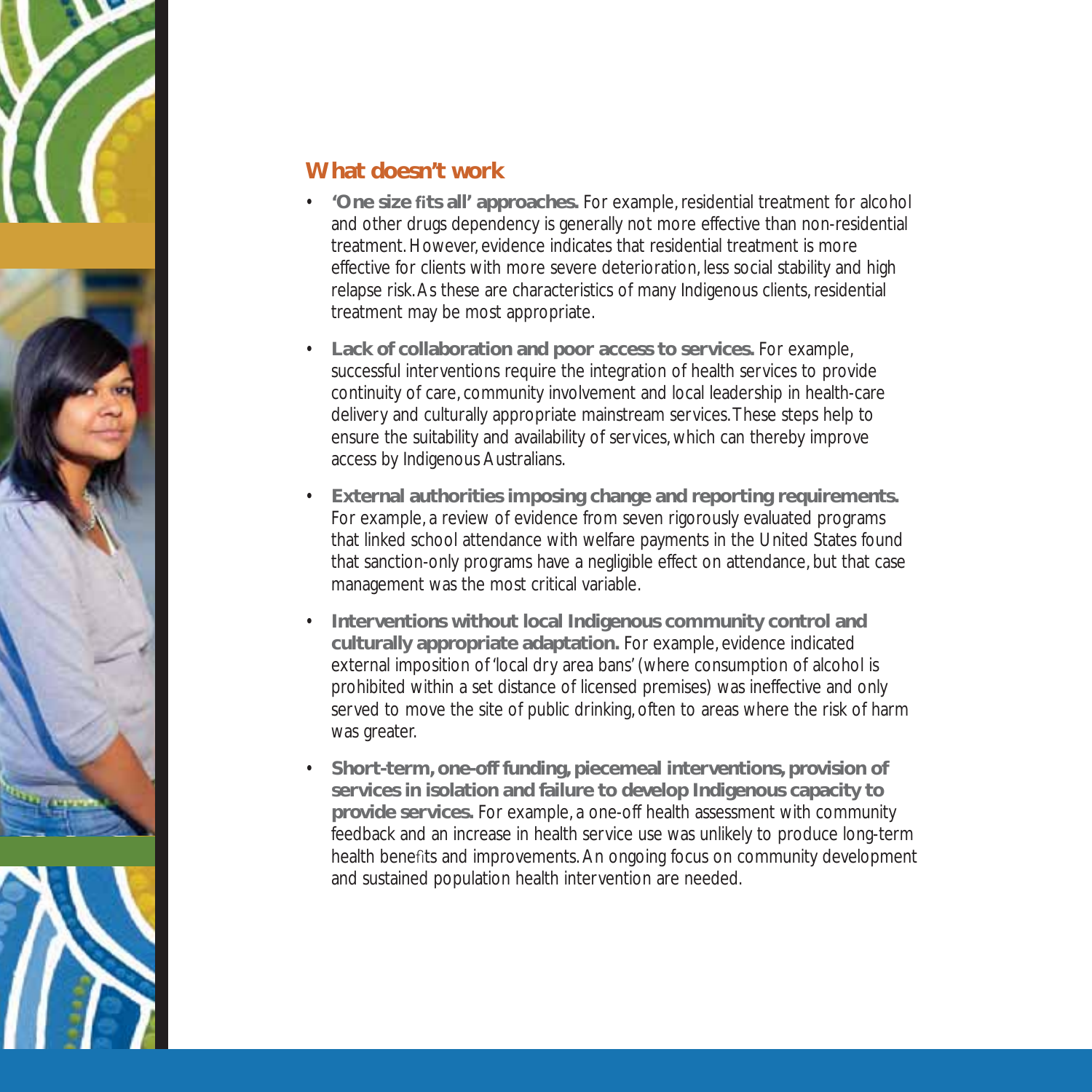### **Gaps in the evidence**

Analysis of the Clearinghouse resources indicated that there was a lack of high-quality quantitative research in both the Australian and the Indigenous contexts. Many of the Australian Indigenous studies were descriptive, while many of the quantitative studies did not include comparison groups that would enable the impact of programs or strategies on Indigenous disadvantage to be determined.

Research relating to the entire Australian population, and overseas research, was also examined and its possible application to Indigenous communities considered. For some interventions, there was evidence of programs and strategies that work for these populations and therefore have the potential to address Indigenous disadvantage.

The gaps in the evidence should not impede the needed program development and implementation. In some cases, such as use of alcohol and other drugs, there was ample evidence to show what can be done to reduce harm. In others, where data gaps are more significant, the importance of ongoing learning loops is significantly increased. Such ongoing learning should be based on development and negotiation of shared objectives with target communities and a commitment to long-term funding certainty. Environments of funding certainty and trust promote implementation processes that expect 'teething problems', promote innovation and experimentation, learn from both setbacks and achievements and are adaptive enough to integrate learnings quickly.

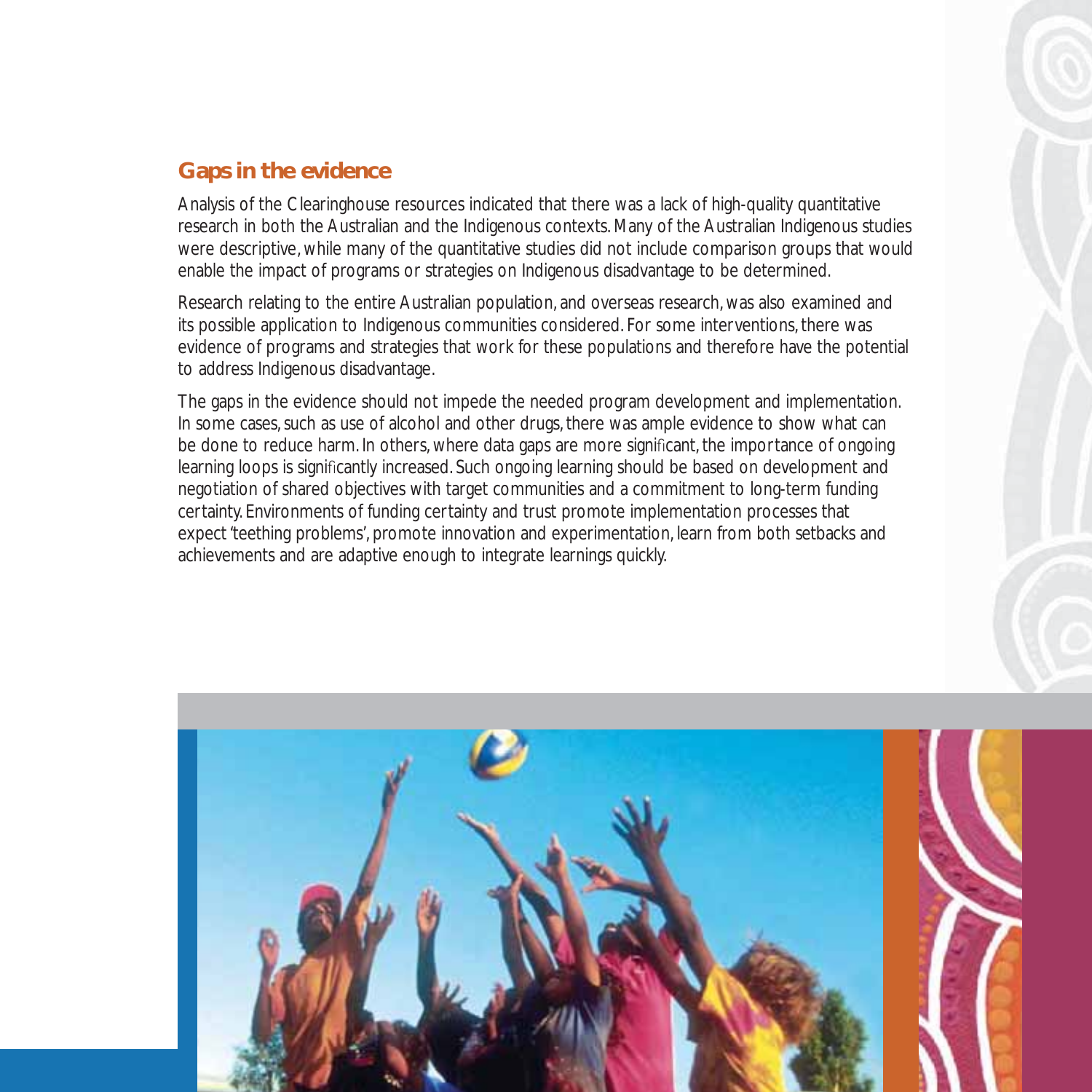

# **Progress towards Clearinghouse objectives**

The Clearinghouse operations have focused on achieving the five objectives outlined in the work plan. This section outlines the progress towards these objectives and implications for key stakeholders.

### **Build a cumulative evidence base for what works to close the gap in Indigenous disadvantage**

The Clearinghouse provides a unique collection of evidence for policy makers and researchers. The Assessed Collection includes summaries of the key findings of each item, as well as an assessment of the quality or rigour of the evidence, and the implications of the research for overcoming Indigenous disadvantage.

In addition, the Clearinghouse's issues papers and resource sheets review the overall breadth of evidence on a particular topic, and discuss the applicability of specific policies and or programs to Indigenous contexts. In the first year the Clearinghouse published four papers in the schooling building block, two in the health building block, and one each in the economic participation and safe communities building blocks. These issues papers and resource sheets contribute to the evidence base by summarising what works and what doesn't work, and what is unknown.

### **Improve access by policy makers, service providers, and the general public to the evidence on best practice and success factors to close the gap in Indigenous disadvantage**

The Clearinghouse provides access to evidence-based material on what works through:

- a website with a searchable and catalogued repository of research and evaluation material
- helpdesk facilities to assist users
- links to the relevant websites of other clearinghouses and information services, and to material available through other databases and catalogues.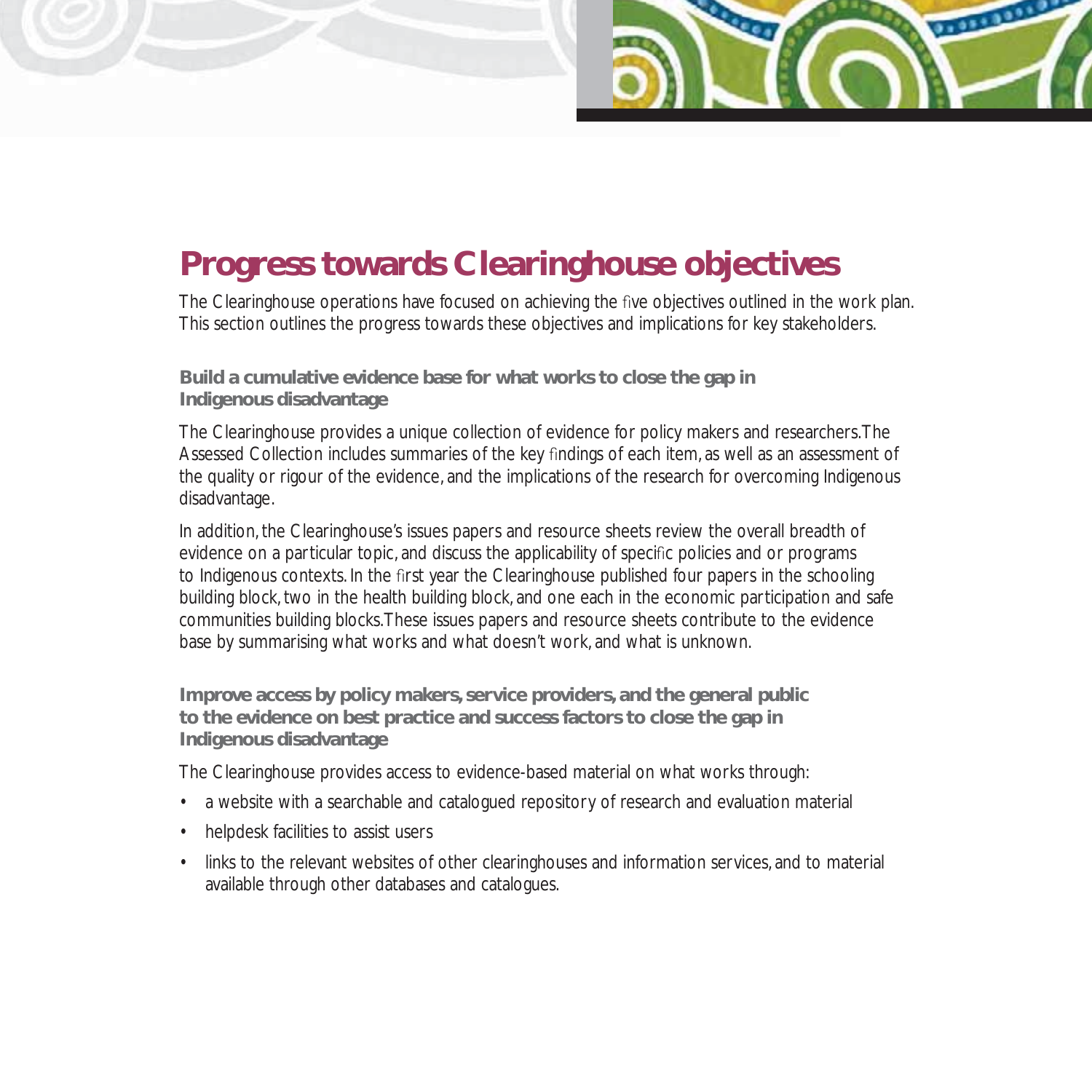The Clearinghouse takes a strategic approach to identifying and engaging with a wide range of stakeholders. To continue building stakeholder relationships, presentations have been held in each jurisdiction, to key Australian government departments with responsibilities most relevant to the COAG targets, to a range of non-government organisations, and at conferences and workshops. Quarterly e-newsletters are produced to keep users up to date with Clearinghouse activities, such as recent releases of resource sheets and issues papers, upcoming events and news feeds. The number of subscriptions to the free e-newsletter continue to grow.



### **Rigorously assess the evidence for policies and interventions aimed at closing the gap in Indigenous disadvantage**

The evidence included in the Assessed Collection has been systematically reviewed by subject specialists, using a tool developed in consultation with the Clearinghouse Board and Scientific Reference Group. The website displays the results of these assessments, including summaries of key findings and ratings on the effectiveness of the particular activity or program.

The evidence on addressing Indigenous disadvantage is also rigorously assessed for the preparation of issues papers and resource sheets. Authors of the papers undertake in-depth analysis of the evidence on a particular topic and summarise the findings on what works, what doesn't work, and where there are evidence gaps.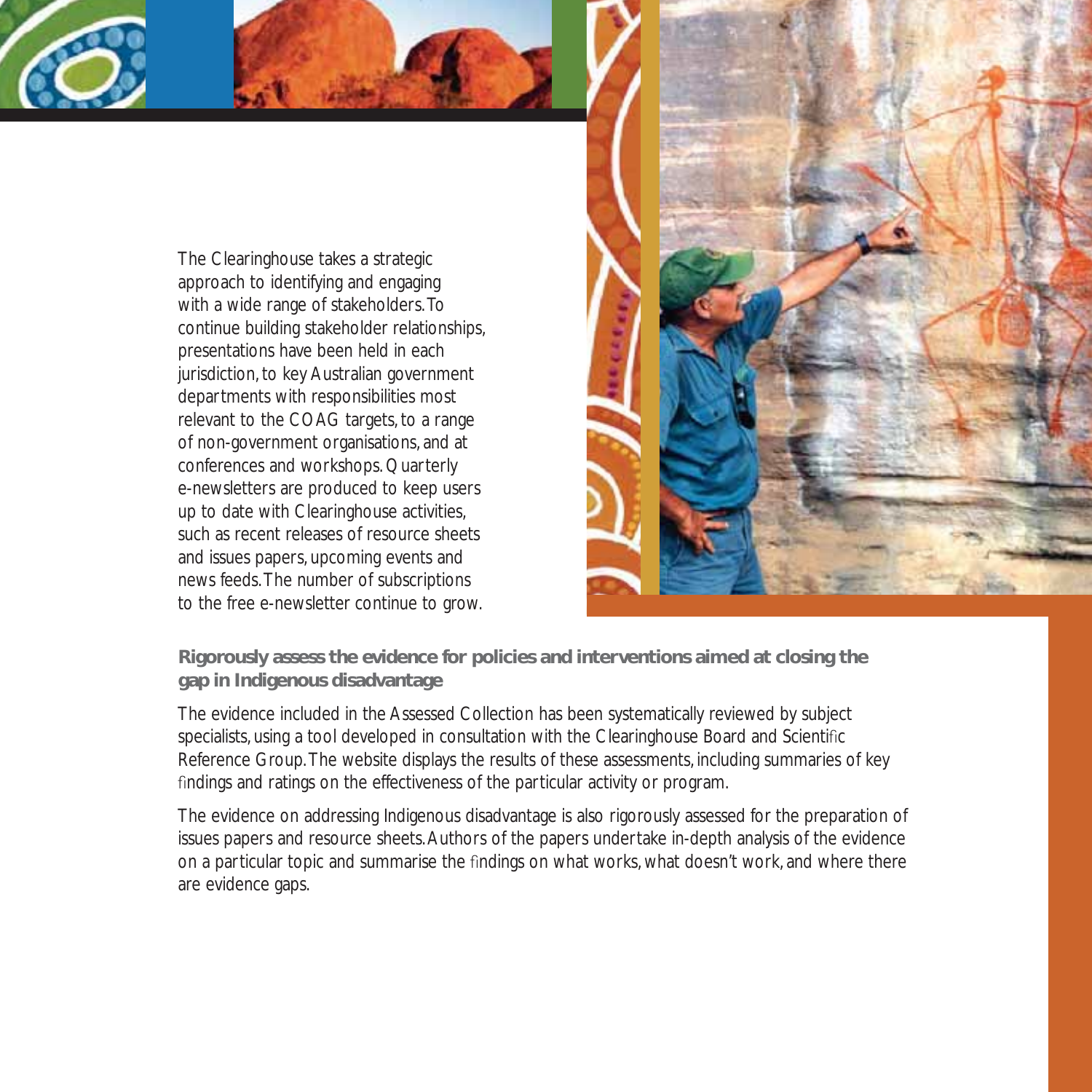### **Improve the coordination of research and evaluation efforts across Australia**

The Clearinghouse maintains an online register of Australian research and evaluation projects which are currently in progress or which have been completed in the past 3 years. The register contains projects relevant to the seven COAG building blocks and includes those that directly relate to Aboriginal and Torres Strait Islander people as well as studies involving non-Indigenous Australians. The register began in December 2009 and is regularly updated.

Contributions for the register have been sought from government departments and agencies responsible for Indigenous affairs or implementing action items under the COAG Closing the Gap Reform Agenda; the National Health and Medical Research Council, Australian Research Council and AusTender, and research and community based organisations.

A strategy for identifying and engaging with a wide range of stakeholders was implemented. Presentations were held in each jurisdiction and to key Australian Government departments with responsibilities most relevant to the COAG targets. Presentations were also made at a range of non-government forums, such as the What Works Advisory Committee (education focus) the Commonwealth's Executive Coordination Forum on Indigenous Affairs, and the Canberra Evaluation Forum.

The Clearinghouse team also makes regular presentations at conferences and workshops. Quarterly e-newsletters are produced to keep users up to date with Clearinghouse activities, such as recent releases of resource sheets and issues papers, upcoming events and news feeds. The e-newsletters also feature resources in the Assessed Collection to highlight findings concerning programs, strategies or activities that have the potential to help overcome Indigenous disadvantage. The number of subscriptions to the free e-newsletter continue to grow.

### **Identify learnings and gaps in the available evidence on what works to close the gaps in Indigenous disadvantage**

The Clearinghouse is required to produce an annual paper summarising the evidence it holds, showing both what is known and gaps in research. The first annual paper will be published in May 2011. The paper provides information for policy makers and service providers, and will be submitted to high-level policy forums to guide governments in future research and evaluation priorities.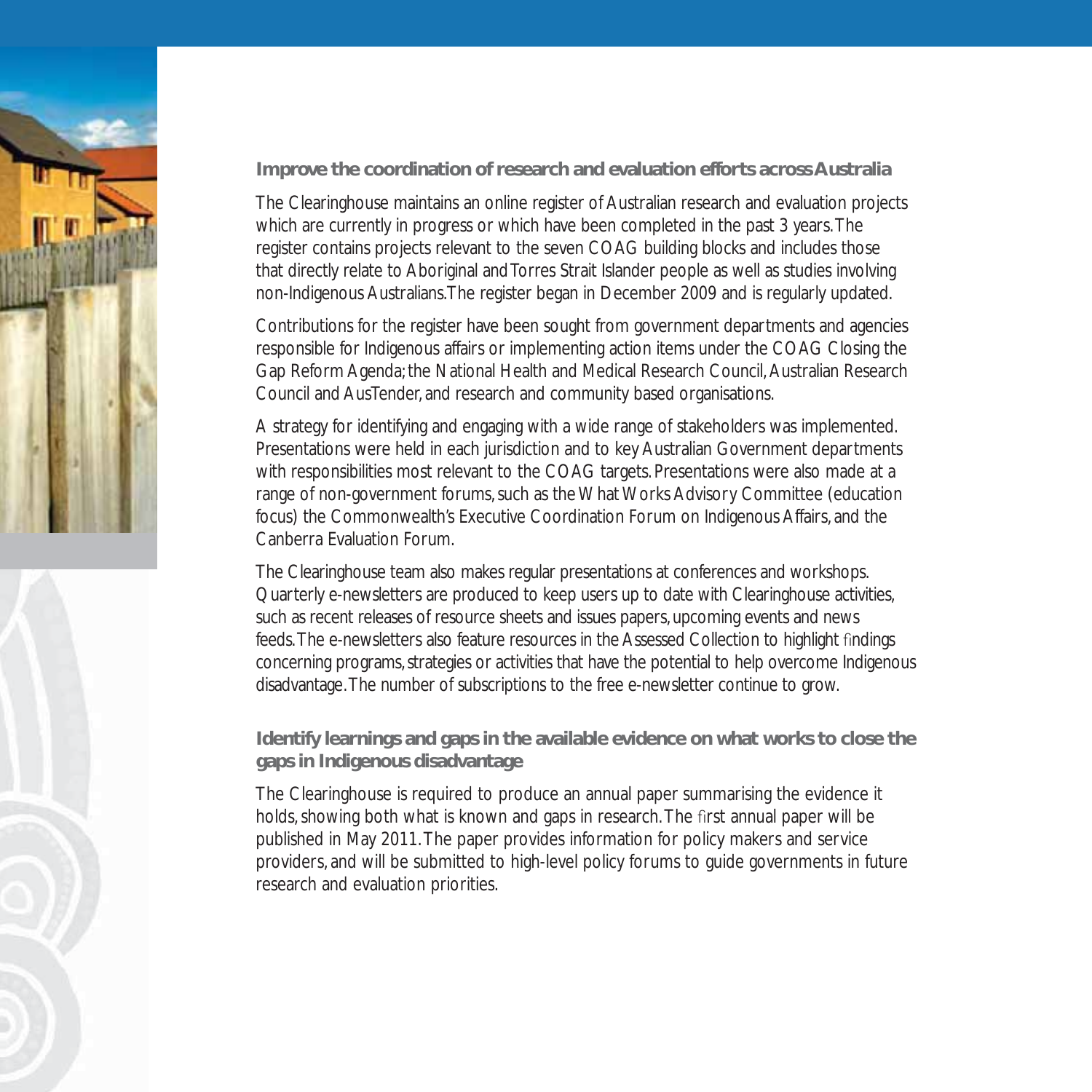# **Publications**

The Clearinghouse produced the following publications for Year 1. The issues papers and resource sheets were prepared by subject experts commissioned by the Clearinghouse. These publications can all be accessed online through the Clearinghouse publications page: **www.aihw.gov.au/closingthegap/publications/index.cfm**.

### **Issues papers**

*School attendance and retention of Indigenous Australian students.* Issues paper no.1 by Nola Purdie and Sarah Buckley, September 2010

*School readiness: what does it mean for Indigenous children, families, schools and communities?*  Issues paper no. 2 by Sue Dockett, Bob Perry, Emma Kearney, December 2010

### **Resource sheets**

*Community development approaches to safety and wellbeing of Indigenous children*. Resource sheet no. 1 by Daryl J. Higgins, June 2010

*Pathways for Indigenous school leavers to undertake training or gain employment.* Resource sheet no. 2 by Boyd H. Hunter, June 2010

*Reducing alcohol and other drug related harm*. Resource sheet no. 3 by Dennis Gray and Edward Wilkes, December 2010

*Anti-tobacco programs for Aboriginal and Torres Strait Islander people*. Resource sheet no. 4 by Rowena Ivers, January 2011

*Teacher and school leader quality and sustainability.* Resource sheet no. 5 by Bill Mulford, January 2011

*Closing the school completion gap for Indigenous students*. Resource sheet no. 6 by Sue Helme and Stephen Lamb, January 2011.

### **Annual paper**

*What works to overcome Indigenous disadvantage: key learnings and gaps in the evidence 2009–10* by Dr Fadwa Al-Yaman and Dr Daryl Higgins.

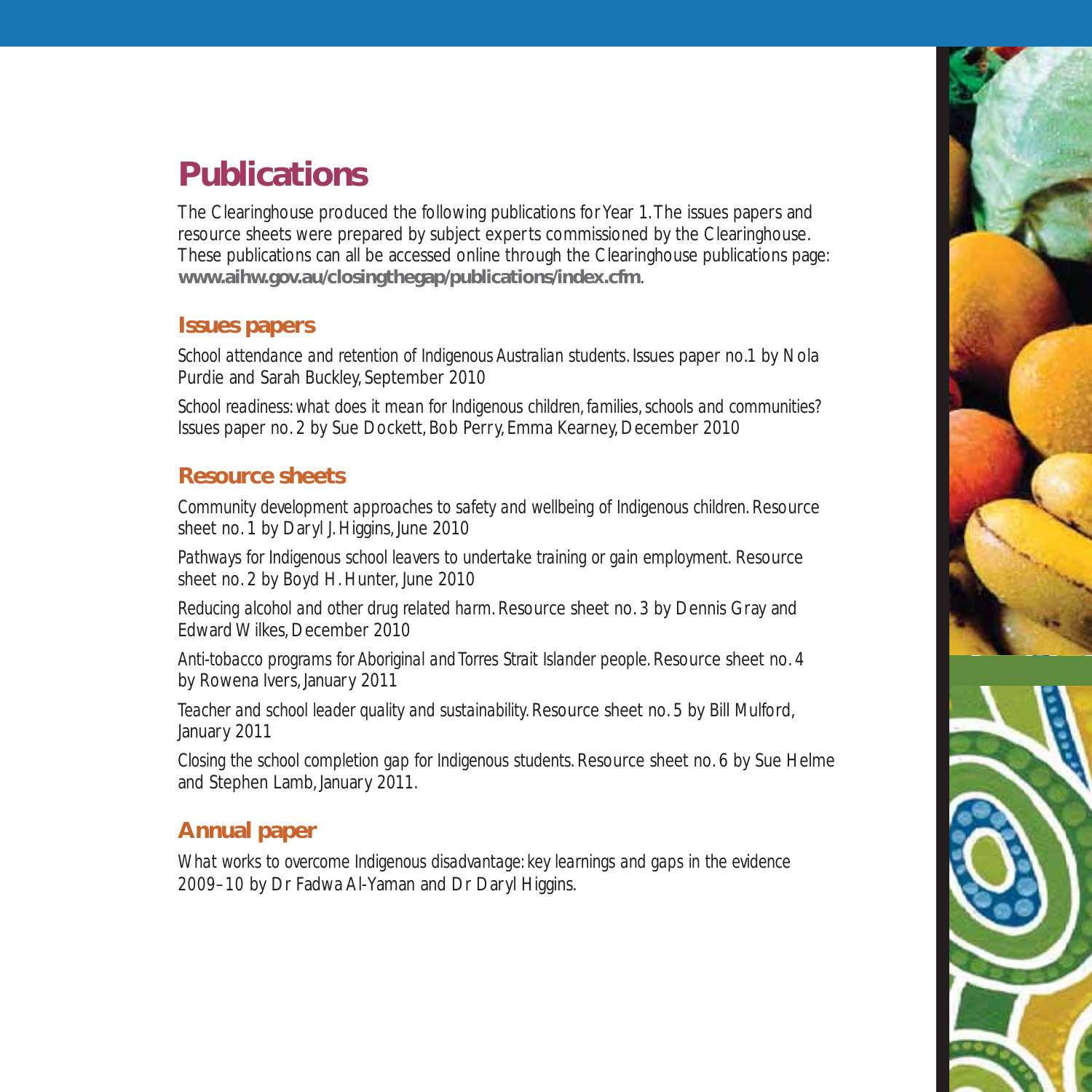# **Structure and governance**

### **The Clearinghouse Board**

The Clearinghouse Board provides strategic directions and oversees the operations of the Closing the Gap Clearinghouse to ensure that it meets COAG's priorities for closing the gap. It ensures:

- the annual work plan covers these priorities
- the identified priority areas that inform the Clearinghouse's work relate to the needs of policy makers
- a commitment to rigorous standards for evidence.

The Board approves key strategic documents such as the annual work plan and the standards for assessing evidence-based material, as recommended by the Clearinghouse Scientific Reference Group. It provides advice on other documents, such as the Communication Strategy.

The Clearinghouse provides secretariat services to the Board, and papers are prepared in consultation with the Department of Families, Housing, Community Services and Indigenous Affairs (FaHCSIA). There were three meetings of the Board in the first year of operations.

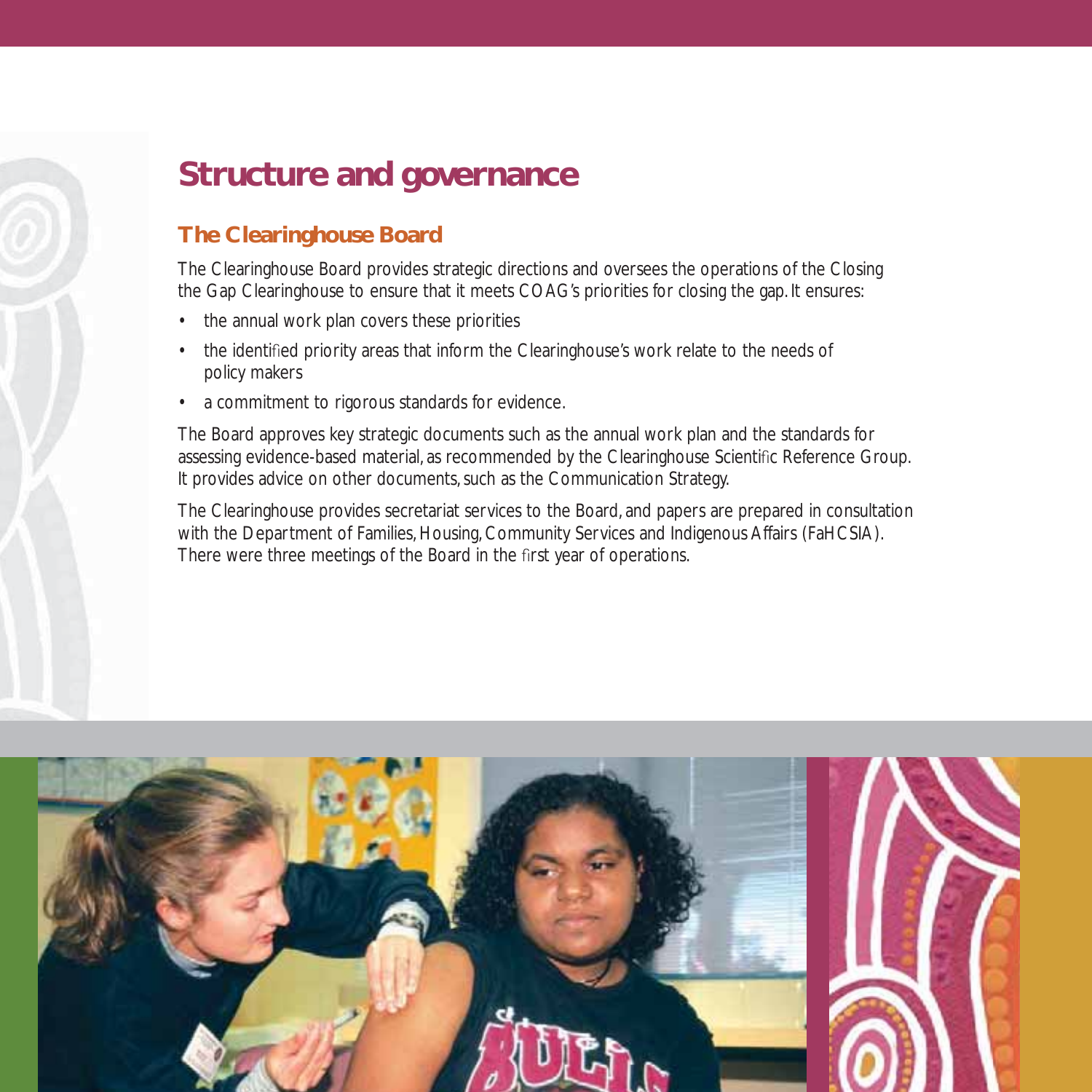### **Clearinghouse Board members**

### **Chair**

• Emeritus Professor Meredith Edwards, University of Canberra

### **Academic advisors**

- Associate Professor Karen Martin, School of Education, Southern Cross University
- Professor John Taylor, Centre for Aboriginal Economic and Policy Research, The Australian National University

### **Representatives from state and territory governments, representing all jurisdictions**

- Ms Caralee McLiesh, New South Wales Treasury
- Mr Ron Weatherall, Department of Communities, Queensland

### **Representatives from the Australian Government**

- Mr Matthew James, Department of Families, Housing, Community Services and Indigenous Affairs
- Ms Jo Wood, Department of Employment, Education and Workplace Relations

### **AIHW** and AIFS (ex-officio)

- Dr Fadwa Al-Yaman, Australian Institute of Health and Welfare
- Dr Daryl Higgins, Australian Institute of Family Studies

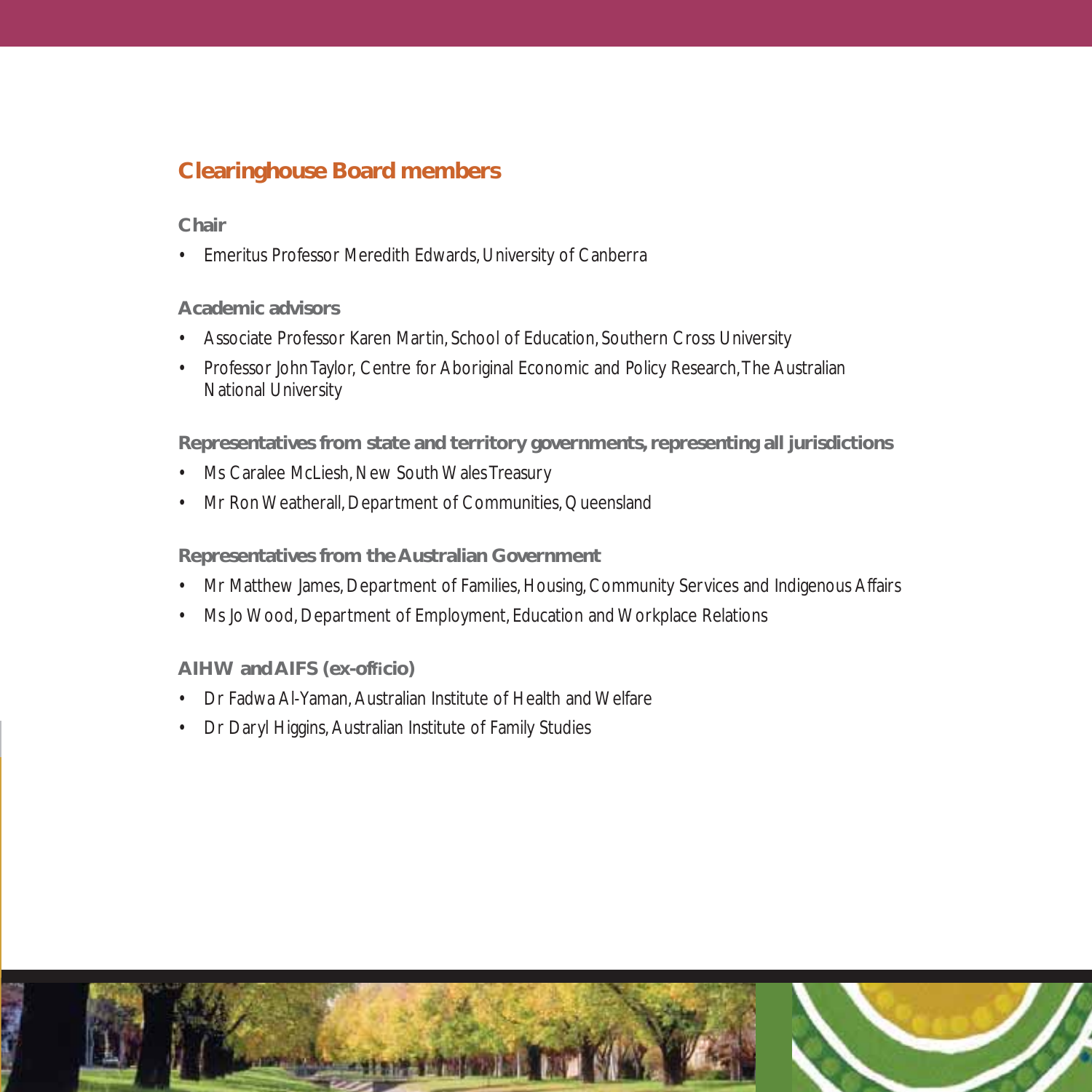

### **Strategic input provided by the Board**

The following is a summary of strategic input that has been provided by the Board during the first 12 months of the Clearinghouse.

- Endorsed the work plan for 2009–10, and agreed that research that looks at traumatised individuals and communities should be added to the criteria for selecting items for assessment.
- Endorsed the process (including tools) adopted by the Clearinghouse to assess the evidence base of resources included in the Assessed Collection.
- Agreed on topics for the first set of issues papers and resource sheets to be produced in Year 1.
- Agreed that involvement of Indigenous people and Indigenous perspectives in the development of issues papers and resource sheets should be encouraged, but not prescribed, to ensure that comprehensive critical feedback is received and Indigenous insights are provided. The Board recommended that when commissioning authors for the papers, potential authors are to be advised that they should include Indigenous perspectives, and to collaborate with or involve Indigenous researchers to meet this objective.
- Endorsed proposed strategies to ensure evidence assessments are closely aligned to policy needs and a strategy for communication between government policy makers and the Clearinghouse. To date, FaHCSIA has consulted with the jurisdictions through their representative on the COAG Working Group on Indigenous Reform (WGIR). The Board has reviewed options for consultation with policy bodies and agreed that the Commonwealth, represented by FaHCSIA, will provide updates to the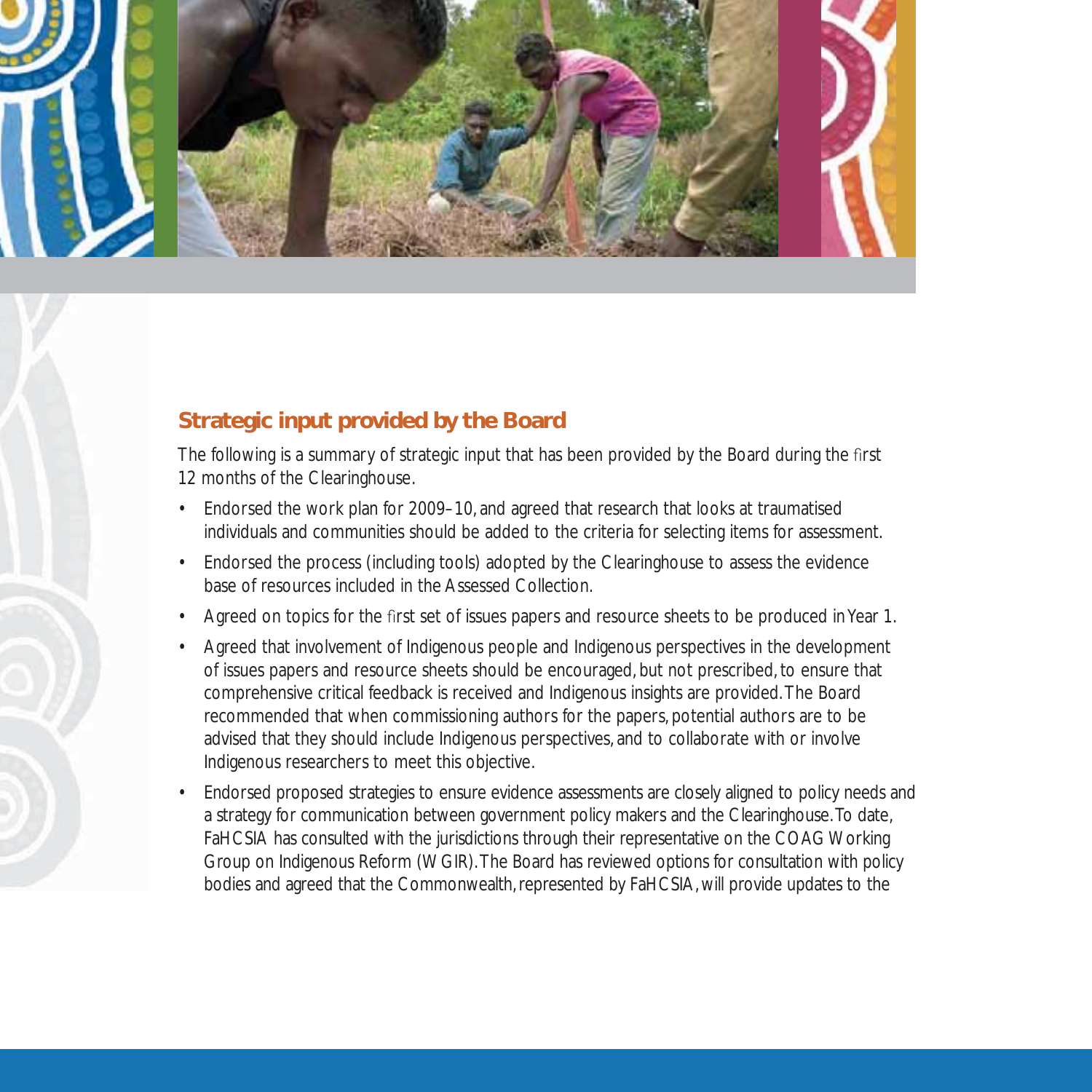Commonwealth's Executive Coordination Forum on Indigenous Affairs (ECFIA) and WGIR on the evidence for what works and copies of reports as they are produced. A communication strategy for other government policy forums has also been developed for implementation in 2011.

- Endorsed communication links with high-level policy forums to ensure that there are formal mechanisms for jurisdictions and Australian government departments to consider the outputs of the Clearinghouse. The Board also agreed that FaHCSIA would coordinate the collection of policy views through cross government forums such as WGIR.
- Noted that, in considering topics for priorities for the second year of the Clearinghouse, the list of potential topics used for consultation are to be based on reforms in the National Partnership Agreements and National Agreements. However, members thought that the wording of these topics was too specific and priority areas needed to be broader to give the Clearinghouse team more scope to find items for the Assessed Collection and to commission resource sheets and issues papers. Therefore members suggested five broader areas based on the topics that had received most support from jurisdictions:
	- agreed to the following priority areas for the 2010–11 work plan
		- 1. Ensuring effective governance and leadership
		- 2. Addressing Indigenous mortality risk behaviours
		- 3. Encouraging service use and engagement
		- 4. Improving Indigenous participation in the labour force
		- 5. Improving literacy and numeracy outcomes.
	- agreed that the issues papers for 2010–11 focus on the last three priority areas listed above.
- Agreed that the focus for the Assessed Collection be extended to cover all the COAG building blocks, and that the priority areas are to be used to scope topic selection for Clearinghouse issues papers and resource sheets.

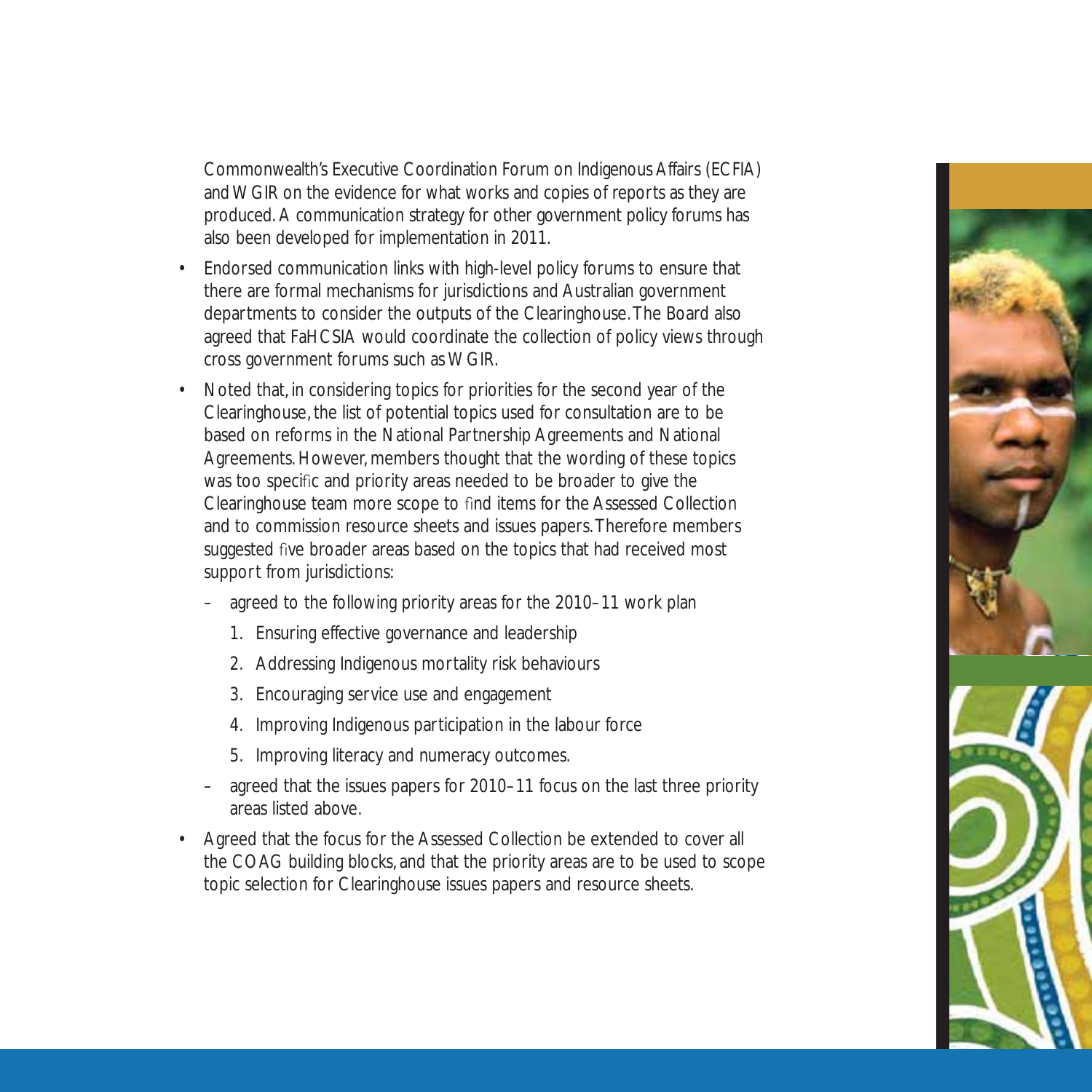

### **The Scientific Reference Group**

The Scientific Reference Group provides technical advice to the Clearinghouse on operational matters. It comprises academic members with subject matter expertise relevant to the COAG targets, and representatives from the AIHW and AIFS. It met three times in 2009-10. SRG Members were selected based on expertise related to 2009–10 priority topics set by the WGIR's Evidence Base Sub-Group. Additional members were sought for 2011 to ensure coverage of the building blocks.

Members reviewed the proposed standards of evidence to be used for assessment and oversee their use; provided advice on priorities for future research and evaluation to inform the annual paper on gaps in the available evidence; advised on potential subject specialists to assist the Clearinghouse; and advised on technical content of papers.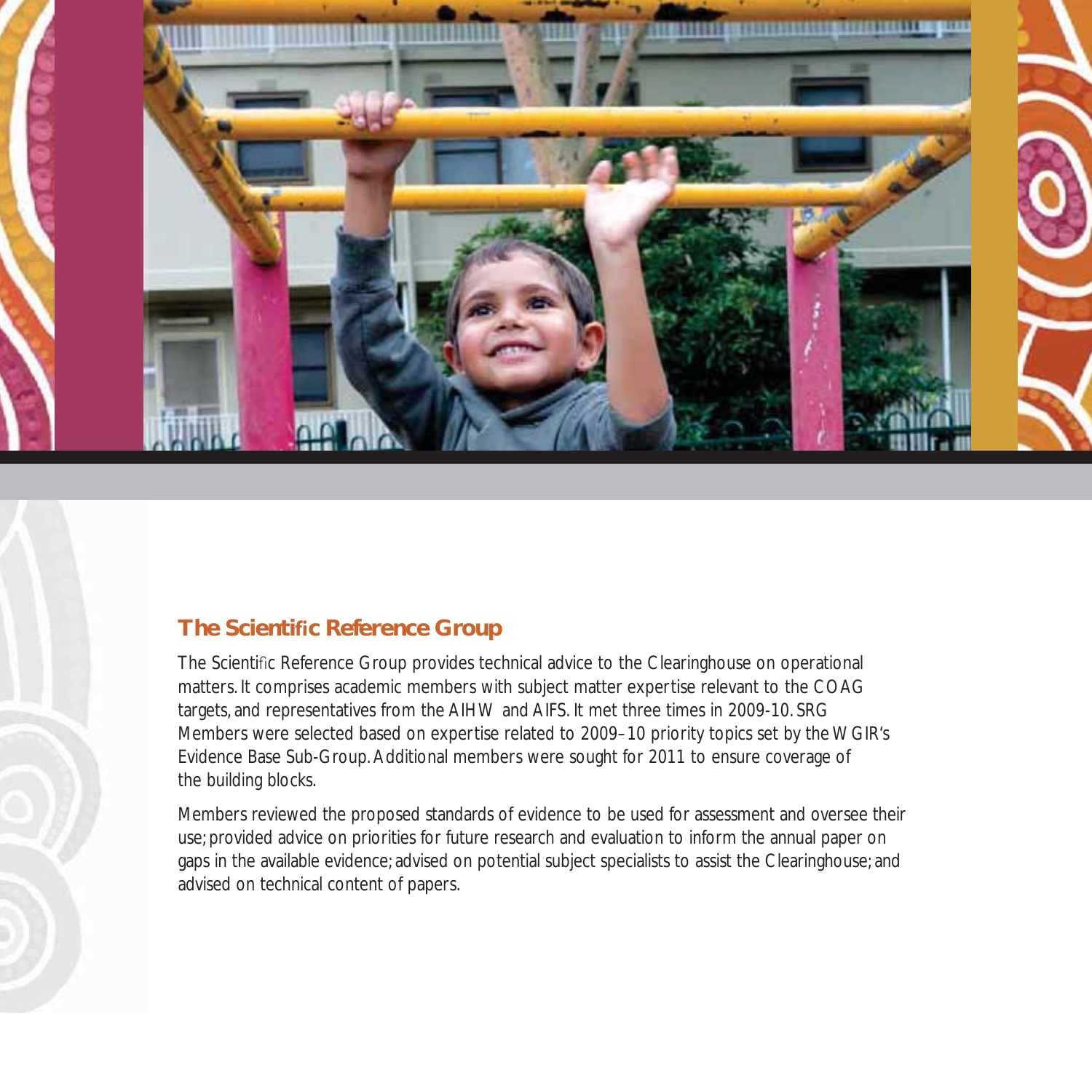### **Scientific Reference Group members**

### **Chair**

• Dr Fadwa Al-Yaman, Australian Institute of Health and Welfare

### **Deputy chair**

• Dr Daryl Higgins, Australian Institute of Family Studies

### **Members**

- Professor Judy Atkinson, Gnibi College of Indigenous Australian Peoples, Southern Cross University
- Dr Nola Purdie, Australian Council for Educational Research
- Professor Lester-Irabinna Rigney, Yunggorendi First Nations Centre for Higher Education and Research, Flinders University
- Dr Ching Choi, Social Policy Research Centre, University of New South Wales
- Dr Ian Ring, Centre for Health Service Development, University of Wollongong
- Associate Professor Boyd Hunter, Centre for Aboriginal Economic Policy Research, The Australian National University
- Professor Peter Phipps, Urban Research Centre, University of Western Sydney
- Dr Adam Tomison, Australian Institute of Criminology
- Ms Valerie Cooms, Australian Institute of Aboriginal and Torres Strait Islander Studies.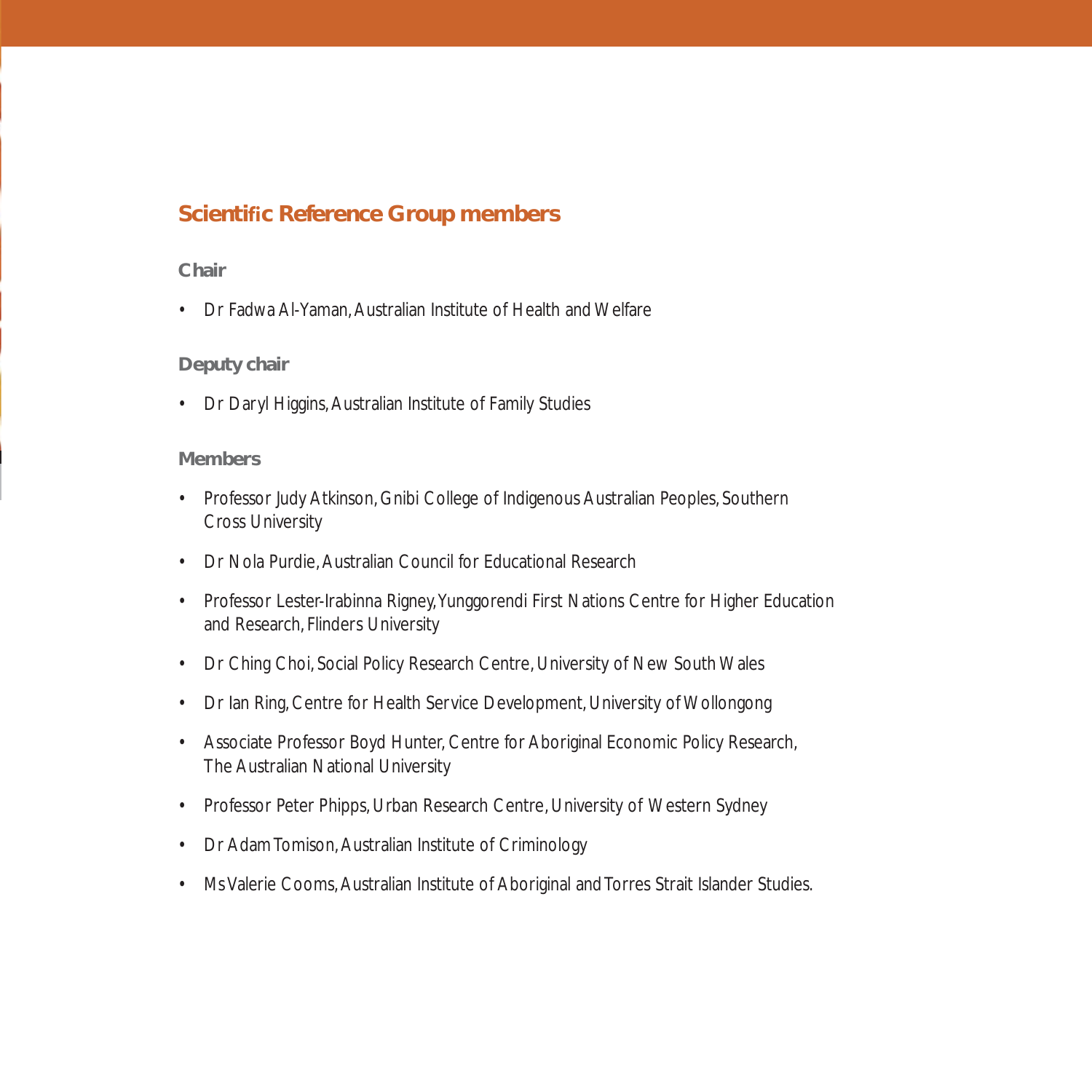# **Evaluation of the Clearinghouse**

Under the National Partnership Agreement the Commonwealth is responsible for the evaluation and monitoring of the Clearinghouse project. There will be a two-stage evaluation of the Clearinghouse over its 5-year funding period. It will determine the effectiveness of the Clearinghouse in achieving the objectives, outcomes and outputs specified in the National Partnership Agreement.

FaHCSIA, on behalf of the Australian governments, has recently finalised the first stage of the evaluation. The second stage of the evaluation will be conducted in the fourth year of operation (around October 2012).

In addition the Clearinghouse conducted a user satisfaction survey in August and September 2010. The user satisfaction survey yielded 119 responses. Results of the survey indicated that 72% of respondents were 'satisfied' when they visited the Closing the Gap Clearinghouse website.

# **Future work**

Over the next 12 months the Clearinghouse resources and processes will be further developed, including broadening the scope of the resources collected, and improving the usability of the resource sheets and issues papers.

Further work will also be undertaken on analysing the resources on the Research and Evaluation Register to help governments better coordinate and target their research and evaluation efforts.

Stakeholder consultations will continue to be an important part of ensuring effective links between the work of the Clearinghouse and the policy directions of governments. Held in association with the Clearinghouse Board and FaHCSIA, consultations will target key government agencies and policy forums, including:

- representatives from key Commonwealth, state and territory government departments
- the COAG Working Group on Indigenous Reform (WGIR)
- the Commonwealth's Executive Coordination Forum on Indigenous Affairs (ECFIA) and other interdepartmental and agency forums
- the Productivity Commission
- the inter-jurisdictional advisory group established to advise on the development of the Clearinghouse evaluation strategy.

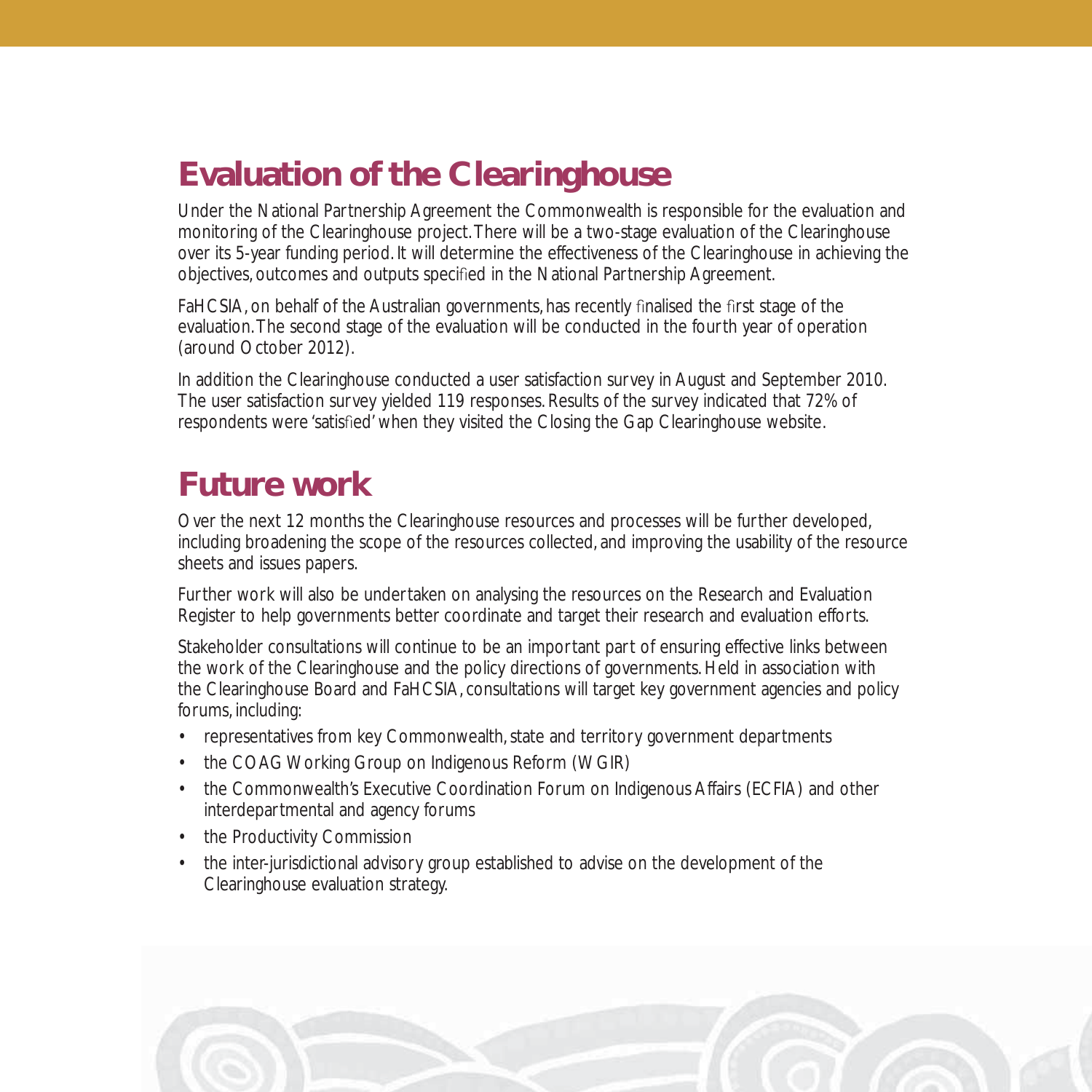© Australian Institute of Health and Welfare 2011

This work is copyright. Apart from any use as permitted under the *Copyright Act 1968*, no part may be reproduced without prior written permission from the Australian Institute of Health and Welfare. Requests and enquiries concerning reproduction and rights should be directed to the Head of the Communications, Media and Marketing Unit, Australian Institute of Health and Welfare, GPO Box 570, Canberra ACT 2601.

ISBN 978-1-74249-154-7

### **Suggested citation**

Closing the Gap Clearinghouse (AIHW, AIFS) 2011. Closing the Gap Clearinghouse: annual report. Cat. no. IHW 54. Canberra: Australian Institute of Health and Welfare & Melbourne: Australian Institute of Family Studies.

### **Contacts**

For more information about the Clearinghouse, contact us by phone: **1800 035 938** or email: **closingthegap@aihw.gov.au**

To access the Clearinghouse online resources or sign up for e-news go to: **www.aihw.gov.au/closingthegap**

Published by the Australian Institute of Health and Welfare Printed by Paragon Printers Australasia